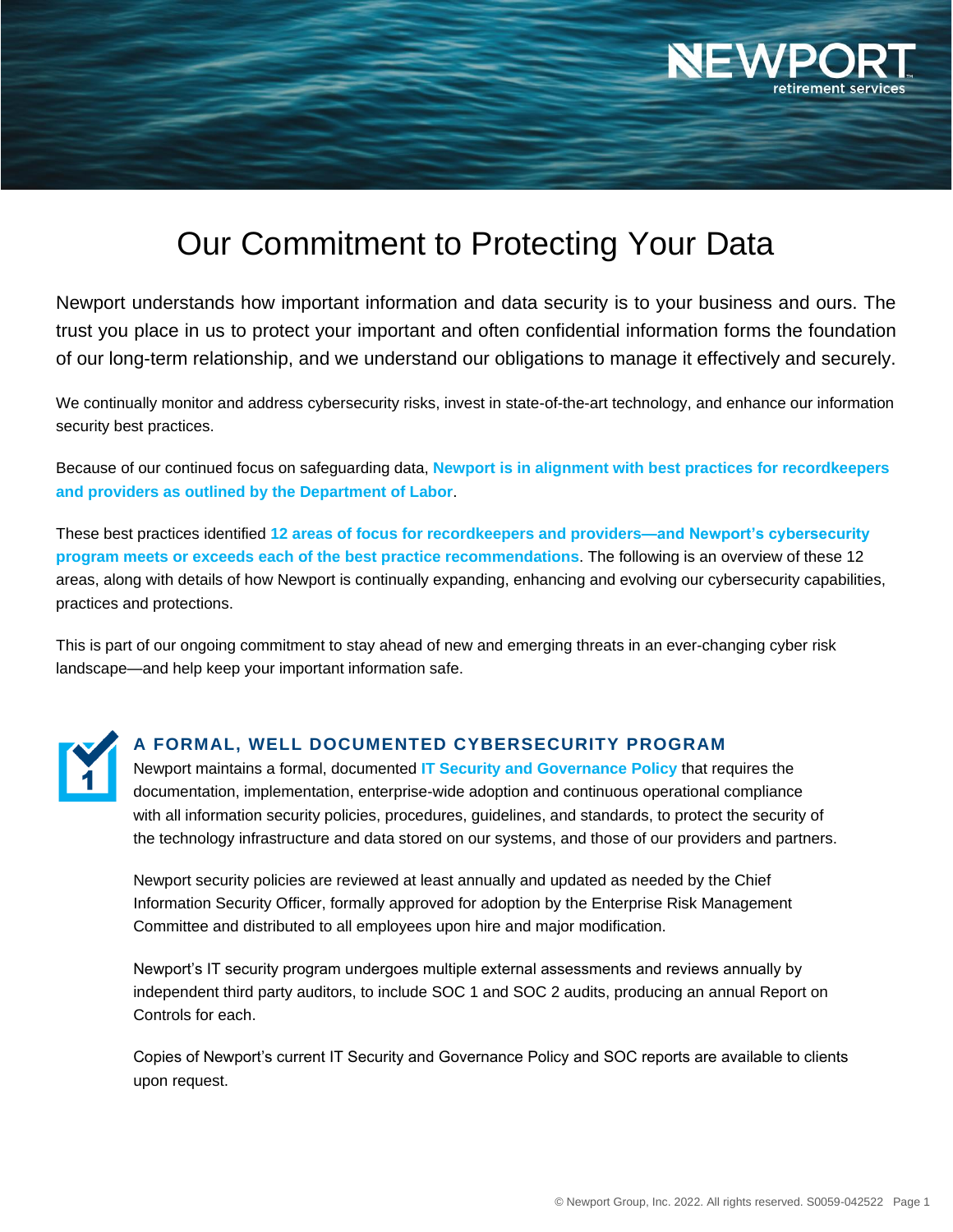

# **PRUDENT ANNUAL RISK ASSESSMENTS**

Newport performs comprehensive risk assessments at least annually. Identified risks or threats are evaluated, prioritized, treated and documented.



# **A RELIABLE ANNUAL THIRD PARTY AUDIT OF SECURITY CONTROLS**

Newport undergoes multiple external assessments and reviews annually by independent third party auditors, to include SOC 1 and SOC 2 audits, and annual penetration testing. Any cybersecurity risks or threats identified through such third party audits are evaluated, prioritized, treated and documented.

Copies of Newport's SOC reports are available to clients upon request.



### **CLEARLY DEFINED AND ASSIGNED INFORMATION SECURITY ROLES AND RESPONSIBILITIES**

Information Security Roles and Responsibilities are defined and documented in Newport's IT Security and Governance Policy. Newport's Cybersecurity Team is part of our Technology and Digital Innovation group, which is comprised of experienced and qualified information technology and cybersecurity experts. The Chief Information Security Officer (CISO) establishes and maintains the vision, strategy, and operation of the cybersecurity program, which is performed and maintained by qualified personnel. Collectively, the Newport Cybersecurity Team holds more than 15 industry recognized cybersecurity, privacy and risk management certifications and accreditations.



# **STRONG ACCESS CONTROL PROCEDURES**

Newport's IT Security and Governance Policy provides for strong identity and access control, requiring that the "principle of least privilege" be uniformly applied, along with the use of role-based access control, to ensure that access to sensitive and privileged information remains appropriately restricted to only those with authorization and a valid business need. Newport employs a layered, defense-in-depth access controls strategy across the enterprise, including scenario-driven combinations of the following:

- Unique and complex passwords and passphrases and multifactor authentication methods
- Location and context-based conditional access decision engines
- Hardware-based identity proofs
- Step-up controls for elevated access permissions and privileged functions

To ensure that permissions remain accurate and always up-to-date, Newport performs quarterly entitlement reviews of all individual and group access and authorization permissions. User access privileges are promptly revoked for employees terminating their employment with Newport.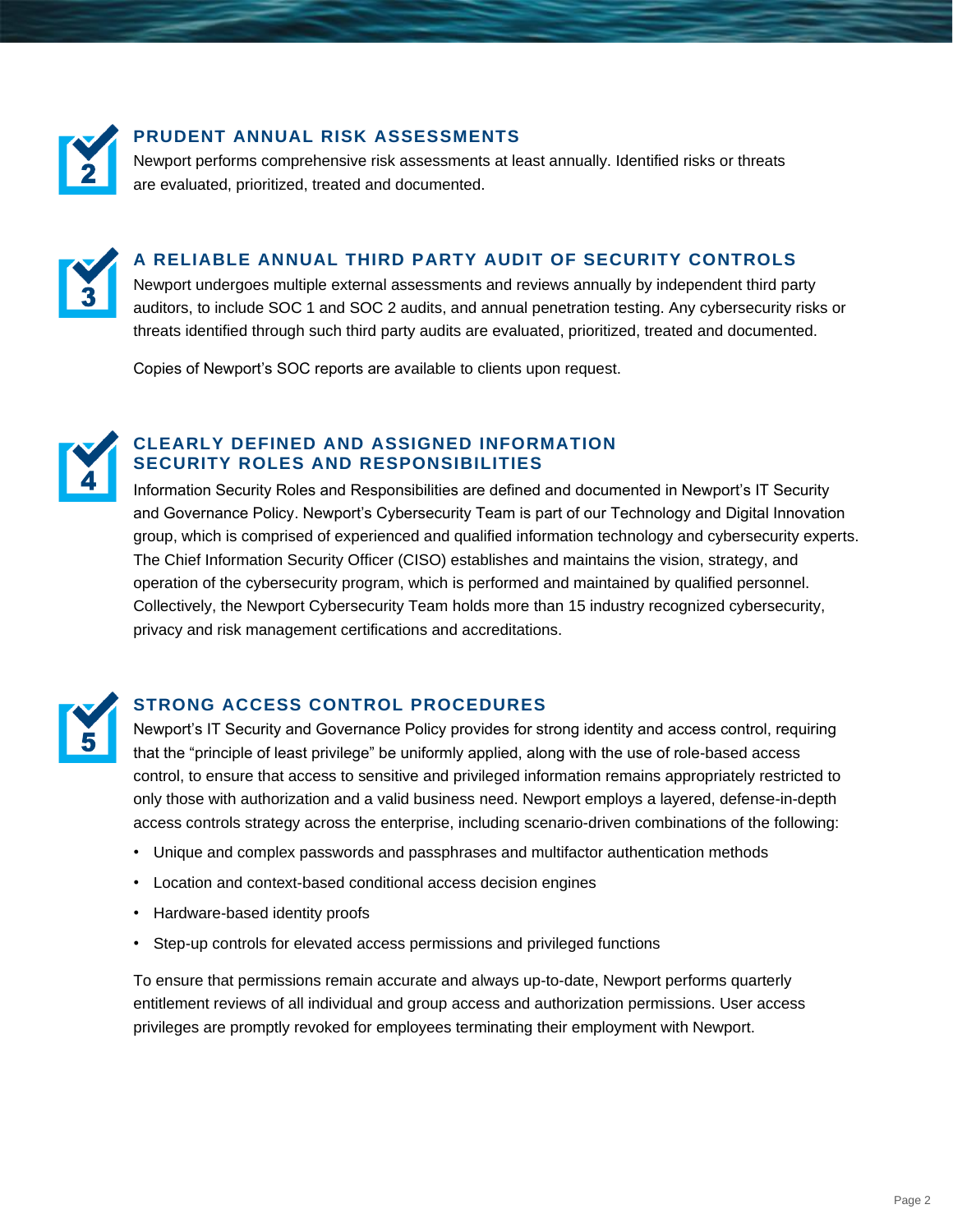

#### **ASSETS OR DATA STORED IN A CLOUD OR MANAGED BY A THIRD PARTY SERVICE PROVIDER ARE SUBJECT TO APPROPRIATE SECURITY REVIEWS AND INDEPENDENT SECURITY ASSESSMENTS**

Newport requires vendor due diligence, including a comprehensive cybersecurity review before any Cloud, or other external service provider, may be used for storage of any assets or data. All such vendors and uses are reviewed at least annually and reauthorized for use. Annual reviews include establishing annual recertification criteria, such as ongoing risk assessments, requiring that external service providers perform annual SOC audits and/or maintain industry certifications, as applicable. Newport's service agreements with such vendors require that Newport be notified immediately of any cybersecurity event which directly impacts a customer's information system(s) or nonpublic information.

#### **CYBERSECURITY AWARENESS TRAINING CONDUCTED AT LEAST ANNUALLY FOR ALL PERSONNEL AND UPDATED TO REFLECT RISKS IDENTIFIED BY THE MOST RECENT RISK ASSESSMENT**

All persons having access to Newport systems or data must complete mandatory cybersecurity awareness training at time of hire, and then at least annually thereafter. Periodic reminders and security updates are distributed to employees throughout the year to help maintain heightened awareness of cybersecurity risks. Additionally, we perform ongoing testing of cybersecurity readiness, to ensure appropriate responses to risk scenarios, such as phishing or fraud attempts, and individuals working in certain specialized job functions are required to complete role-specific training at least annually.



# **SECURE SYSTEM DEVELOPMENT LIFE CYCLE PROGRAM (SDLC)**

Newport employs a "secure by design, secure in development, secure in deployment and secure by 'default' strategy." This includes the use of robust Static Application Security Testing and Dynamic Application Security Testing tools and techniques. We perform continuous scanning across all systems as a part of our enterprise-wide vulnerability management program, as well as penetration testing of all external and customer-facing applications.



#### **A BUSINESS RESILIENCY PROGRAM WHICH EFFECTIVELY ADDRESSES BUSINESS CONTINUITY, DISASTER RECOVER, AND INCIDENT RESPONSE**

Newport maintains detailed Disaster Recovery (DR) and Business Continuity Plans (BCP) which are tailored for each area of Newport's business, and designed to ensure the continuity of business operations in the event of disaster or disruption. Additionally, our Cybersecurity Incident Response and Crisis Management Plans provide that appropriate staff are properly trained and ready to act quickly if a cybersecurity incident or other crisis occurs, to safeguard people, data and systems assets, while minimizing business disruptions to the fullest extent reasonably possible.

All plans are reviewed and updated at least annually, and regularly tested to ensure appropriateness, readiness, and effectiveness.